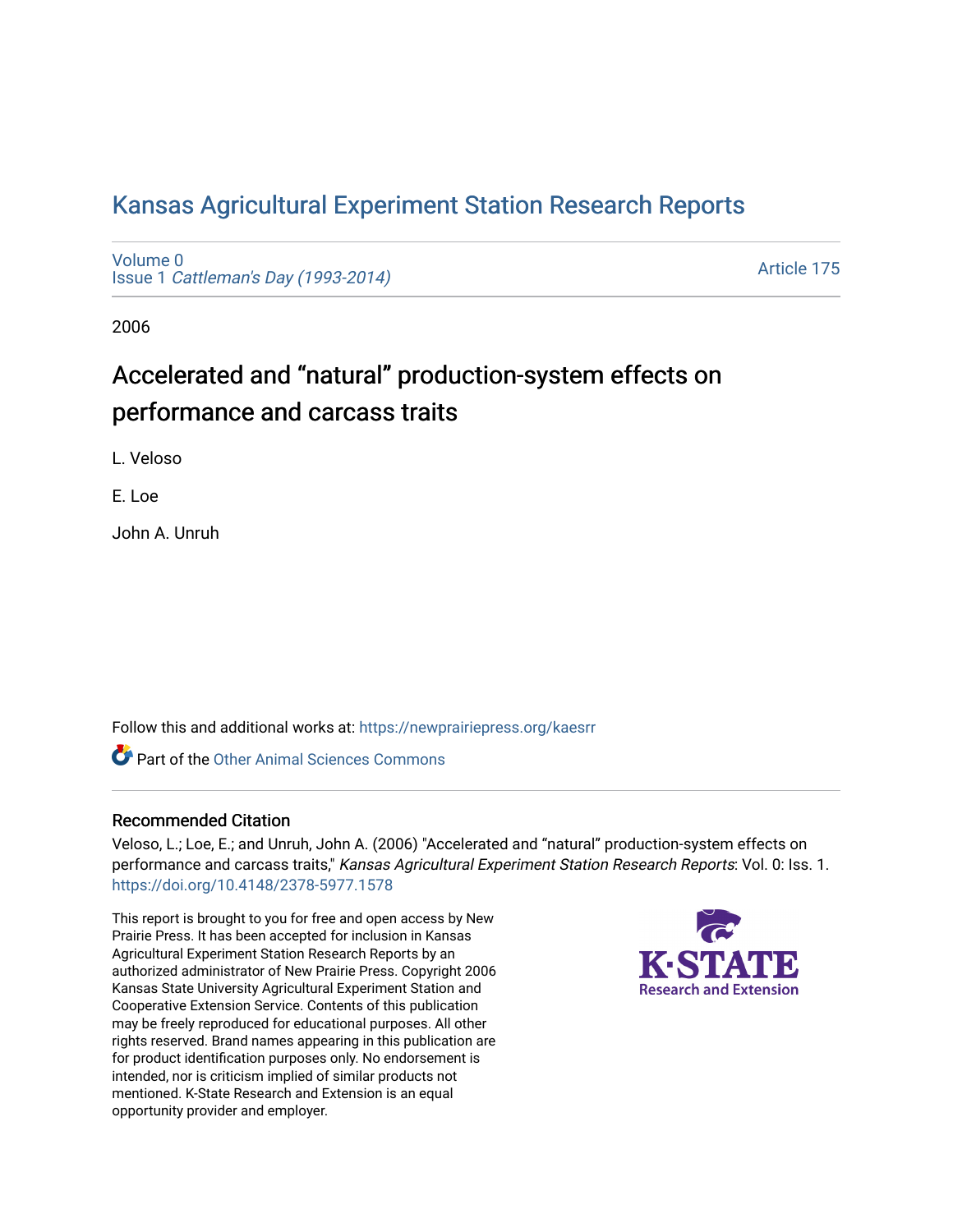### Accelerated and "natural" production-system effects on performance and carcass traits

#### **Abstract**

Sixteen crossbred steers were used to compare performance and carcass characteristics of animals from accelerated and "natural"? cattle production systems. Steers in the accelerated group (8 head) were implanted with Component TE-S (120 mg of trenbolone acetate, 24 mg estradiol), and received 200 mg/ steer daily of ractopamine-HCl (Optaflexx) during the last 33 days of feeding. Tylan and Rumensin were also fed to the accelerated group. "Natural"? steers were not implanted and were not given feed additives. Steers in the accelerated group had improved gain; heavier final weights; heavier carcasses; larger ribeye areas; and less kidney, pelvic, and heart fat. "Natural"? cattle had better quality grades, but would require a \$3/cwt carcass premium to offset the performance advantages of accelerated cattle.

#### Keywords

Cattlemen's Day, 2006; Kansas Agricultural Experiment Station contribution; no. 06-205-S; Report of progress (Kansas State University. Agricultural Experiment Station and Cooperative Extension Service); 959; Beef; Accelerated production system; Natural production system; Performance; Carcass traits

#### Creative Commons License



This work is licensed under a [Creative Commons Attribution 4.0 License](https://creativecommons.org/licenses/by/4.0/).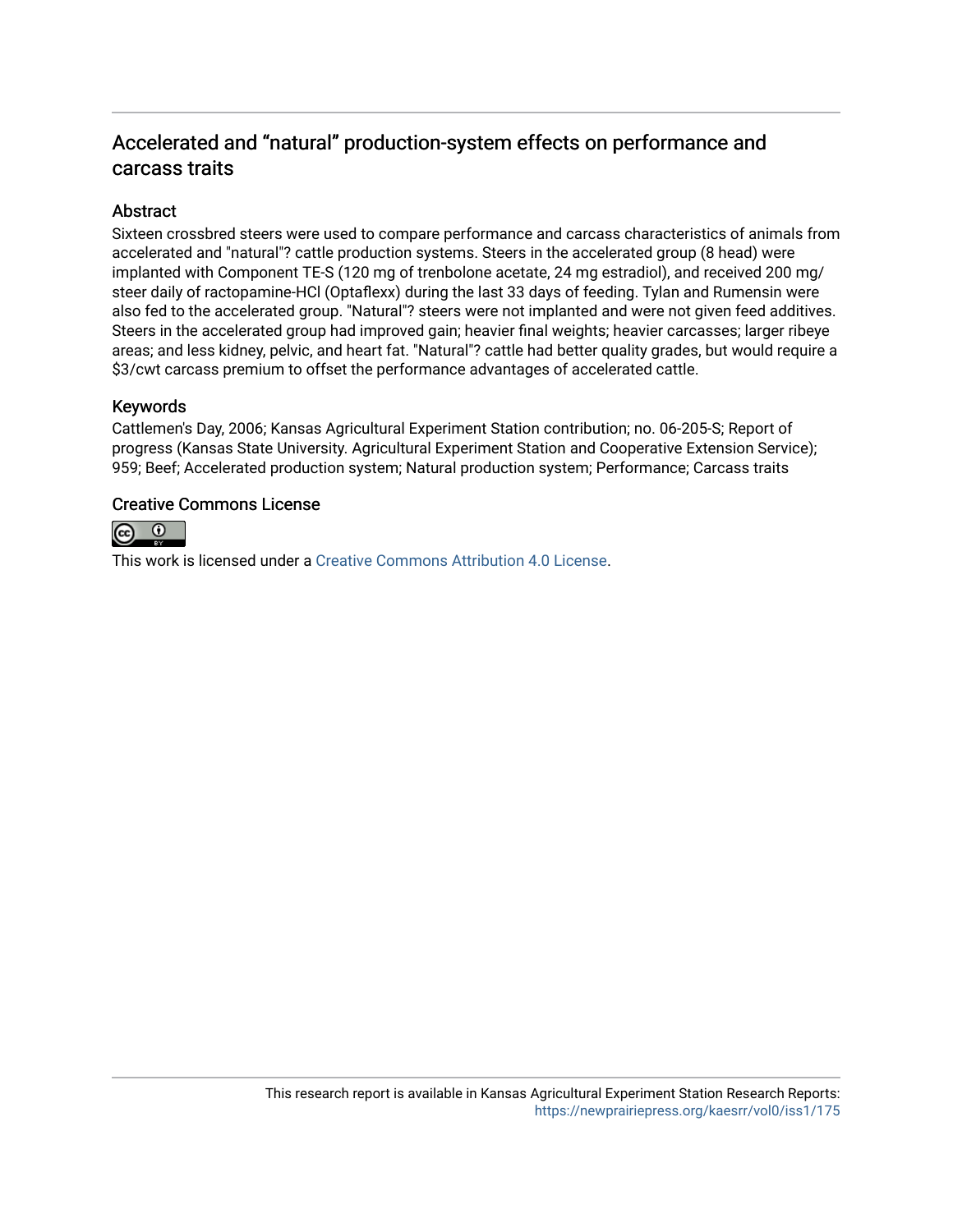#### **ACCELERATED AND "NATURAL" PRODUCTION-SYSTEM EFFECTS ON PERFORMANCE AND CARCASS TRAITS**

*L. Veloso, J. A. Unruh, and E. Loe* 

#### **Summary**

 Sixteen crossbred steers were used to compare performance and carcass characteristics of animals from accelerated and "natural" cattle production systems. Steers in the accelerated group (8 head) were implanted with Component<sup> $\int$ </sup> TE-S (120 mg of trenbolone acetate, 24 mg estradiol), and received 200 mg/steer daily of ractopamine-HCl (Optaflexx<sup>2</sup>) during the last  $3\overline{3}$  days of feeding. Tylan<sup>2</sup> and Rumensin<sup>2</sup> were also fed to the accelerated group. "Natural" steers were not implanted and were not given feed additives. Steers in the accelerated group had improved gain; heavier final weights; heavier carcasses; larger ribeye areas; and less kidney, pelvic, and heart fat. "Natural" cattle had better quality grades, but would require a \$3/cwt carcass premium to offset the performance advantages of accelerated cattle.

#### **Introduction**

 Changing consumer attitudes and concerns about production-enhancing compounds has led to an increasing demand for "natural" beef. The term "natural" often refers to animals fed a vegetarian diet, and produced without antibiotics, metabolism modifiers, or implants.

l

 Our study was part of a course (ASI 315, Livestock and Meat Evaluation) that related live cattle characteristics to carcass traits, and demonstrated the effects of some available production modifiers on production and carcass characteristics.

#### **Procedures**

 Sixteen steers were backgrounded on flint hills pasture for 163 days and divided into two pens (accelerated and "natural") on the basis of their pasture average daily gain and ending body weight. The ending pasture weight and gain of cattle assigned to the accelerated treatment were 801 lb and 1.29 lb/day, whereas those for the "natural" treatment were 801 lb and 1.30 lb/day. After 16 days of feeding, the trial was initiated by implanting the accelerated group with Component TE-S (120 mg of trenbolone acetate, 24 mg estradiol) and feeding Rumensin and Tylan for the entire feeding period. The "natural" group received no additives or implants. After 72 days on feed, steers in the two pens were separated into six pens (3 pens per treatment). Pens were assigned by weight at entry to the feedlot. Steers in the heaviest pen (2 steers/pen) for each treatment were harvested after 106 days on feed, steers in the second-heaviest pen (3 steers/pen) were harvested after 113 days on

<sup>&</sup>lt;sup>1</sup>Component is a registered trademark of Ivy Animal Health, Overland Park, KS.

<sup>&</sup>lt;sup>2</sup>Optaflexx, Tylan, and Rumensin are registered trademarks of Elanco Animal Health, Indianapolis, IN.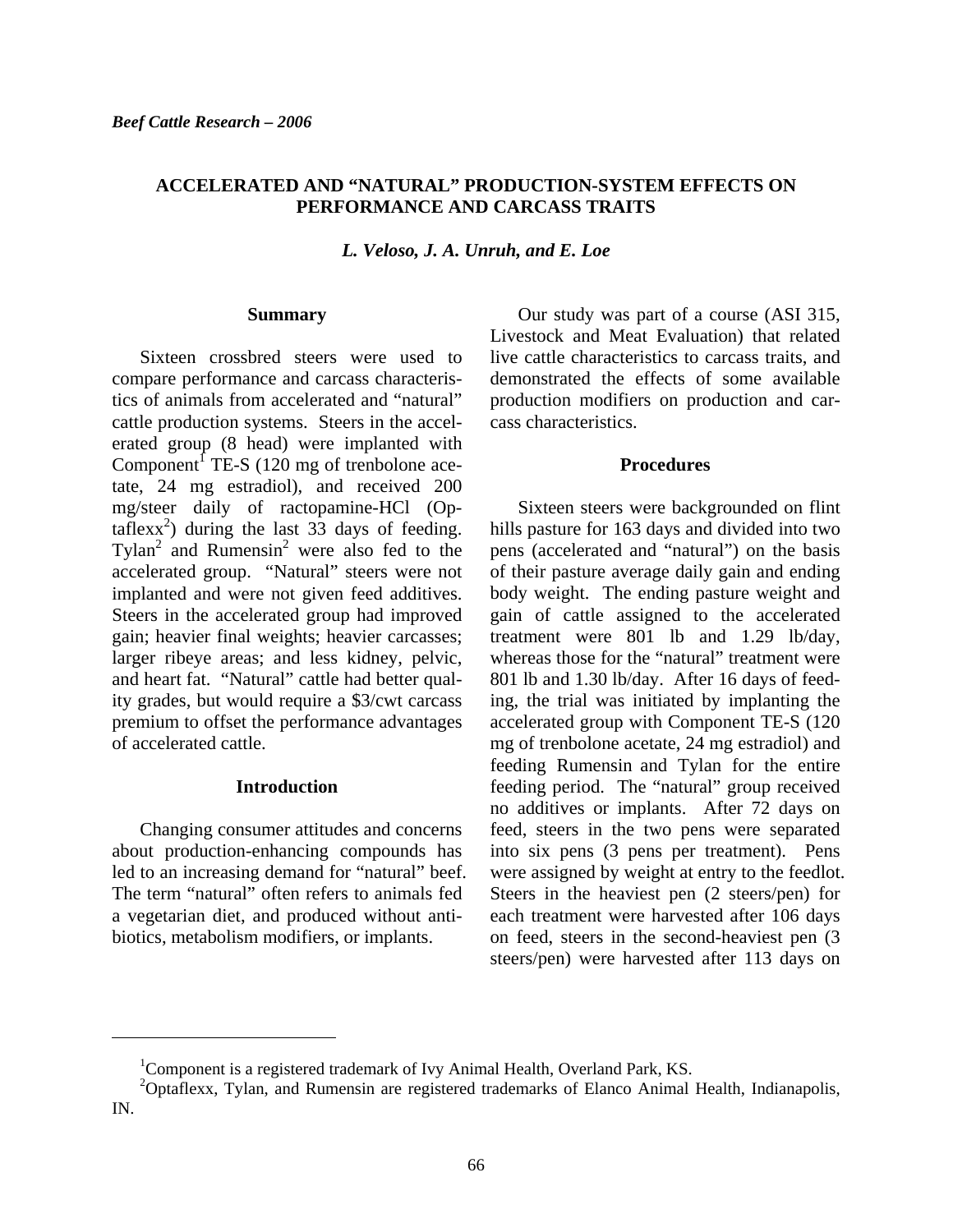feed, and steers in the lightest pen for each treatment (3 steers/pen) were harvested after 120 days on feed. Weekly harvest facilitated class evaluation of live animals and their corresponding carcasses. During the last 33 days of the feeding period, the accelerated pens were fed 200 mg/steer of ractopamine-HCl (Optaflexx).

 Cattle were harvested in the KSU Meat Science Laboratory after quality grade, yield grade, and price/cwt of the live cattle were evaluated in class. Carcass cutability and quality characteristics were evaluated at 24 hours postmortem. A one-inch ribeye (longissimus) steak was removed from the 12th rib, vacuum packaged, and aged until 14 days postmortem. Steaks were cooked to 160°F internal temperature according to thermocouples placed in the center of the steak, and were evaluated for cooking loss and Warner-Bratzler shear force.

#### **Results and Discussion**

 Few statistical differences were observed between the accelerated and the "natural" cattle, likely because of the limited number of experimental units.

 During the last 33 days on feed, accelerated cattle (fed Optaflexx) had greater daily gains and were more efficient in converting feed into gain than "natural" cattle were (Table 1). Although not statistically significant, daily gain seemed greater during the first 72 days on feed for accelerated cattle (implanted and fed with Rumensin and Tylan). Over the entire feedlot period, accelerated cattle had greater daily gains and gained 68 lb more than did "natural" cattle.

 For carcass traits, only carcass maturity was statistically different (Table 2). Accelerated cattle had higher maturity scores due principally to the very aggressive implant used in the study. Carcasses from accelerated cattle were numerically 25 lb heavier and contained ribeye areas numerically 1 square inch larger than those from "natural" cattle. As a result, accelerated cattle had greater cutability (numerically lower yield grade numbers) despite having similar fat thickness, compared with that of "natural" cattle. The "natural" cattle had numerical advantages in quality as indicated by more marbling, resulting in a greater percentage that graded Choice, and lower Warner-Bratzler shear force values.

 On the basis of USDA average premiums and discounts reported on February 21, 2005, accelerated cattle had \$23.81 more carcass value than "natural" cattle had (Table 3). After subtracting costs, accelerated cattle had \$24.46 greater return. As a result, a \$3/cwt carcass premium would be needed for the "natural" cattle to offset the performance advantages of the accelerated cattle.

 Overall, the accelerated cattle had improved gains while consuming similar amounts of feed, compared with performance of "natural" cattle. As a result, accelerated cattle had heavier final live weights and carcass weights. They also had carcasses with greater cutability, resulting from larger ribeye areas and less kidney, pelvic, and heart fat. "Natural" cattle had higher quality grades, but would require a \$3/cwt carcass premium to offset the advantages in performance from accelerated cattle.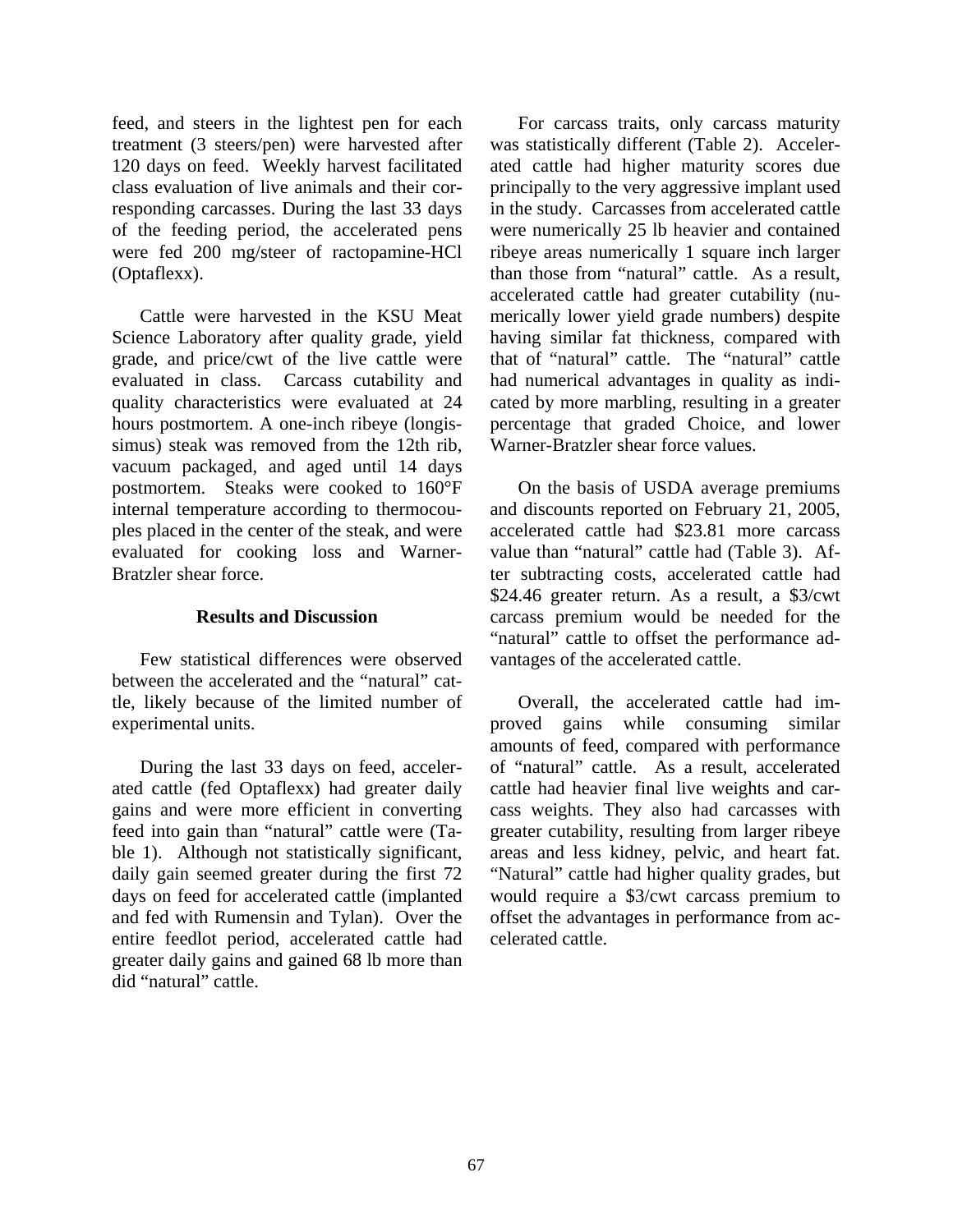| Item                             | Accelerated | Natural | <b>SEM</b> | P-value |
|----------------------------------|-------------|---------|------------|---------|
| Number of cattle                 | 8           | 8       |            |         |
| Weight, lb                       |             |         |            |         |
| Initial                          | 855         | 871     | 25         | 0.52    |
| At 72 days                       | 1250        | 1232    | 37         | 0.64    |
| At slaughter                     | 1400        | 1350    | 42         | 0.24    |
| Feedlot weight gain <sup>1</sup> | 548         | 480     | 33         | 0.07    |
| Daily gain, lb/day               |             |         |            |         |
| Days 1 to 72                     | 5.4         | 5.0     | 0.37       | 0.22    |
| Optaflex $x^2$                   | 4.3         | 3.0     | 0.21       | < 0.01  |
| Day 1 to slaughter <sup>1</sup>  | 4.8         | 4.2     | 0.28       | 0.07    |
| Dry matter intake, lb/day        |             |         |            |         |
| Days 1 to 72                     | 23.1        | 23.8    |            |         |
| Optaflex $x^2$                   | 24.3        | 24.5    | 1.96       | 0.89    |
| Day 1 to slaughter <sup>1</sup>  | 26.8        | 27.4    |            |         |
| Feed:gain                        |             |         |            |         |
| Days 1 to 72 days                | 4.5         | 5.0     |            |         |
| Optaflex $x^2$                   | 5.8         | 8.6     | 0.56       | 0.03    |
| Day 1 to slaughter               | 5.5         | 6.5     |            |         |

**Table 1. Accelerated and "natural" production-system effects on feedlot performance** 

<sup>1</sup>Cattle were fed in an accelerated or natural treatment for 72 days. Cattle were then divided into three pens per treatment, and accelerated cattle were fed Optaflexx for the last 33 days on feed. Cattle were slaughtered after 106, 113 or 120 days on feed.

 ${}^{2}$ Final 33 days on feed.